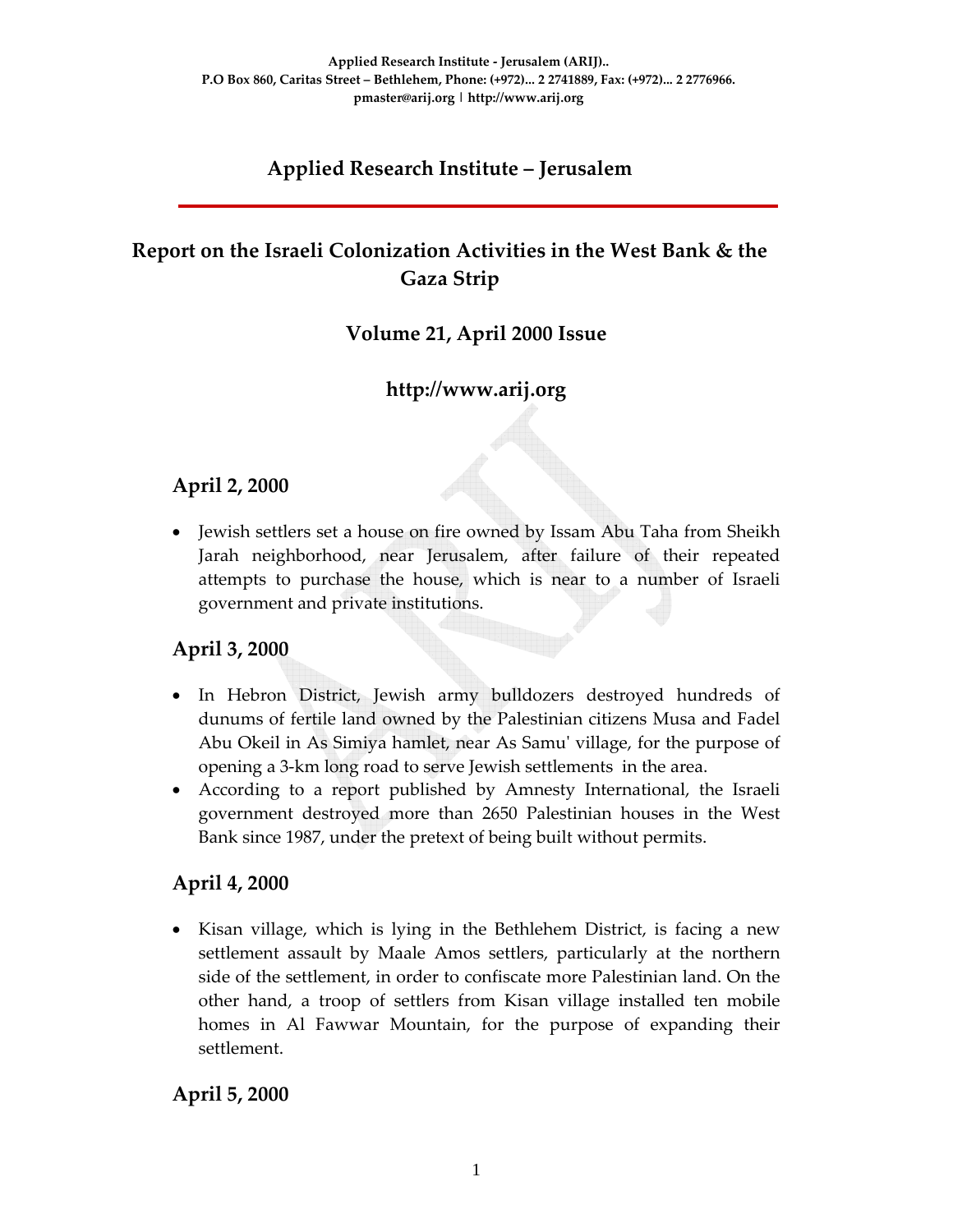- The Jerusalem Municipality signed an expropriation order of 658 dunums of land in East Jerusalem. Of the total, 543 dunums are earmarked for the eastern ring road, which is intended to divert vehicles traveling between Bethlehem and Ramallah. The other 115 dunums are earmarked for lateral roads that will connect to the ring road. The confiscated land belongs to residents of five villages: Al 'Isawiya, At Tur, Al 'Eizariya, Abu Dis, and Ras al ʹAmud.
- The Israeli Civil Administration has issued a number of eviction orders against the Palestinian cave dwellers near Mount Hebron, just after a week of the Supreme Court decision that allowed them to return to their homes.
- Abdel Hadi Hantash of the Land Defense Committee reported that several military orders to halt construction were issued by the Israeli military forces on construction, and about 50 dunums of land have been seized, in the Hebron District.

### **April 6, 2000**

• According to a report issued by the Department of National and International Relations, the Israeli authorities confiscated 1555 dunums of land belonging to Palestinian villages during March 2000.

### **April 7, 2000**

- More than 7,000 housing units in Jewish settlements are currently under construction.
- According to an article appeared in *Al‐Ayyam* newspaper, stating that the Israeli government ratified a plan to construct a new tourist center on 150 dunums of seized land in the south of Bethlehem in the Etzion Block.

## **April 8, 2000**

• Abdel Hadi Hantash of the Land Defense Committee reported that the Israeli authorities delivered demolition order to the Palestinian citizen Ismael Muhamadʹs house in Yatta village, Hebron, under the pretext of being built without permit.

### **April 9, 2000**

• In Qalqiliya District, The settlers of Kedumim uprooted hundreds of fully‐ grown olive trees owned by Saeʹd Nassar, in the Palestinian village of Kafr Qaddum, as a preparation to expand Kedumim settlement.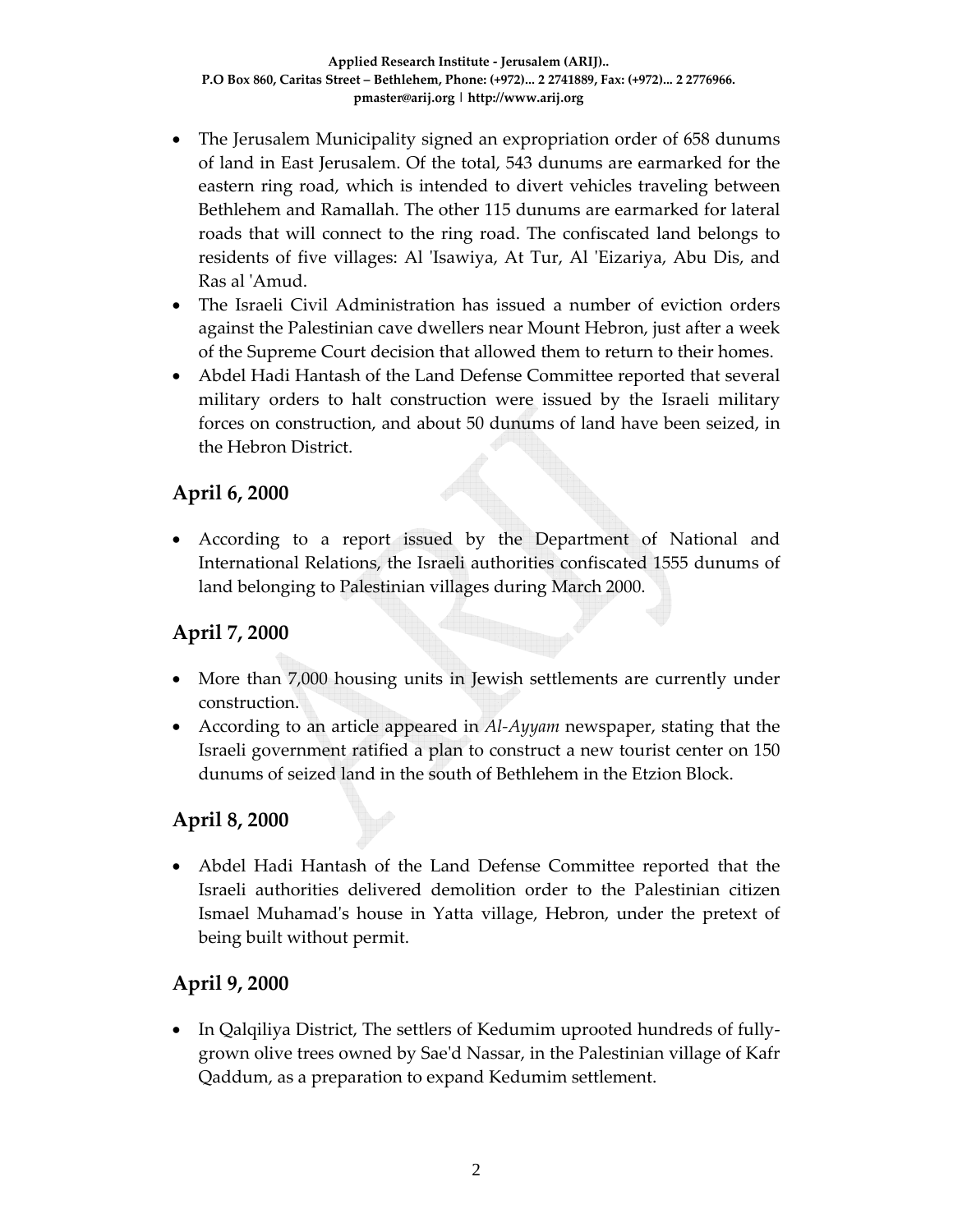• According to an article appeared in *Al‐Quds* daily, Prime Minister Ehud Barak proposed a plan to annex Maale Adumim settlement to Jerusalem, and to hand over Abu Dis and Anata to the Palestinian authority.

### **April 10, 2000**

- PM Barak has given the green light for the construction of 12 new by-pass roads in north and south of the West Bank, which will be completed by the end of this year.
- In Tulkarm District, the settlers of Avnei Hefetz chopped down dozens of olive trees belonging to the Palestinian inhabitant Hamdan Taher from the village of kafr al Labad, in order to expand Avnei Hefetz settlement .

### **April 11, 2000**

- The Israeli Civil Administration delivered notification orders to demolish eight Palestinian houses in Beit Ummar village, north of Hebron, under the pretext that the houses were built without permits.
- In Bethlehem District, Jewish settlers accompanied by a large number of Israeli military forces commenced work on expanding Efrat settlement at the expense of El Khader village. The settlers were building 350 housing units on 400 dunums of land, as a preparation to be annexed to Efart settlement.

## **April 12, 2000**

• Israeli military bulldozers started destroying large areas of land estimated at 265 dunums located in El Walajeh village, near Bethlehem. The land is owned by the Palestinian family of Al Saifi, from Khallet Al Rabbeiʹ hamlet, in an attempt to construct 200 housing units in Har Gilo settlement.

### **April 14, 2000**

- The Israeli government plans to dig a new tunnel beneath the Buraq wall in the Aqsa Mosqueʹs courtyard, Jerusalem. The Israeli plan that will be carried out by the Israeli Ministry of Religious Affairs comes as part of the on going Israeli efforts to dig around the Mosque in the southern and southwestern sides.
- The Jerusalem Municipality is planning to build governmental and nongovernmental establishments over 28 dunums of land at Wadi al Joz, east of Jerusalem.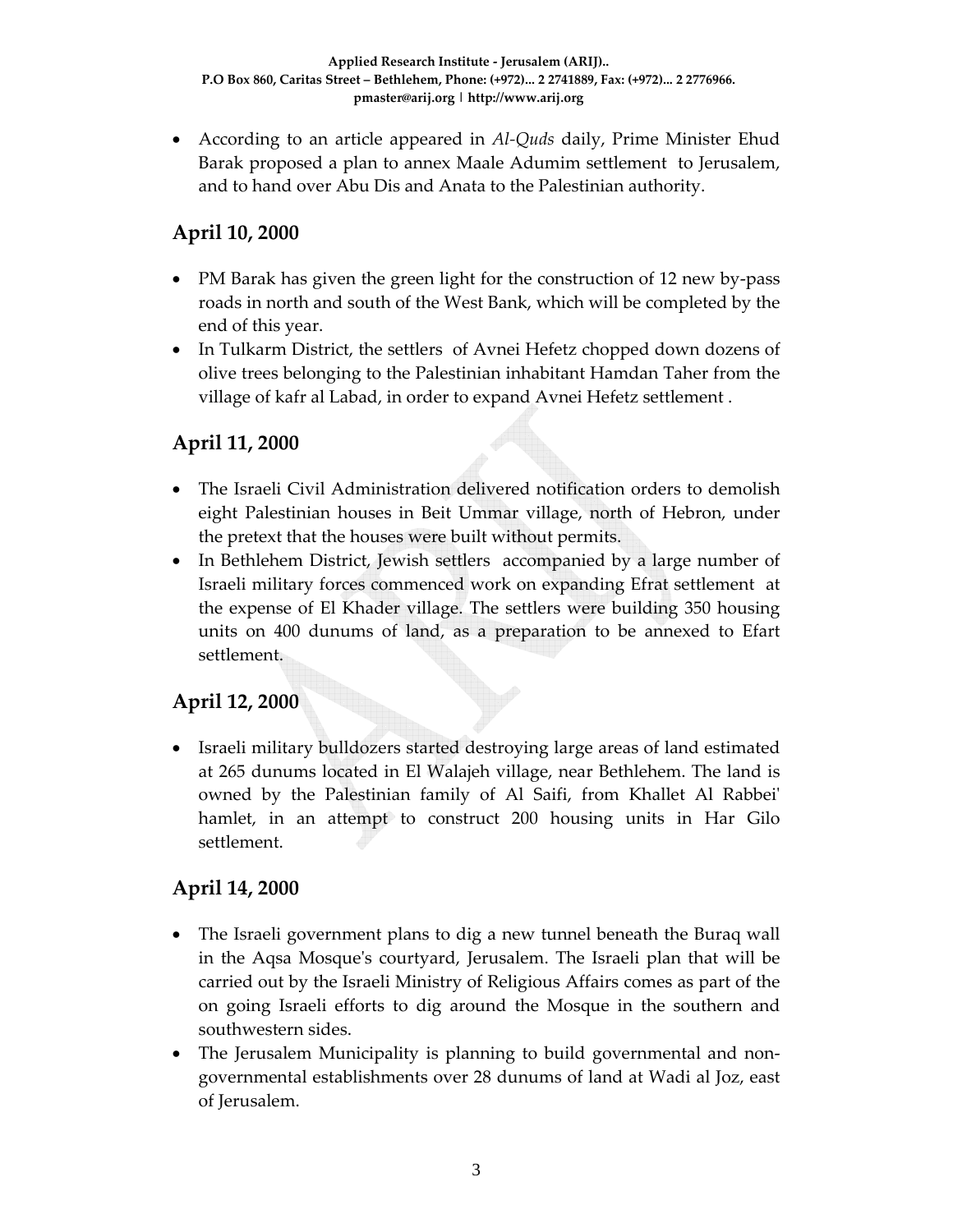## **April 15, 2000**

• A group of Jewish settlers brutally attacked a 71-year old Palestinian woman named Dahab Al‐Najar from Burin village, in Nablus District. The old woman was working in her field that lies near a settlement spot illegally built on the land of the village.

# **April 16, 2000**

- The Israeli occupation authorities dispatched eviction orders to Palestinian citizens from Edna village, in Hebron District, under the pretext of being a closed military zone.
- A report published by the Orient House stated that 36 houses have been demolished in Jerusalem last year, under the pretext of being built without permits.

# **April 17, 2000**

• The Israeli Civil Administration is planning to establish a tourist resort center near the settlement of Bet Ain, which was built over plots confiscated from the Arab villages of Nahalin, Surif, and Jaba, in Hebron District.

# **April 18, 2000**

- The Israeli army bulldozers demolished three Palestinian houses in the area of the Issawiya village that falls with Israeli‐controlled Area C of the West Bank, under the pretext that the houses were built without permits. The houses belonged to the families of Mohammad Dirbas, Omar Dari and Yousef Muheisen. Demolishing of the houses was the seventeenth incident of its kind since the beginning of this year, where another 24, are on the Israeli demolition list.
- In Jenin District, the Israeli bulldozers cut down 211 olive nurslings belonging to Sadek Khalil from Ti'innik village, in order to confiscate the land.

## **April 21, 2000**

• Two Palestinian inhabitants were wounded while defending their land in Beit Ula village, near Hebron. The confrontations erupted when the inhabitants staged a sit‐in strike to protest the confiscation of their land.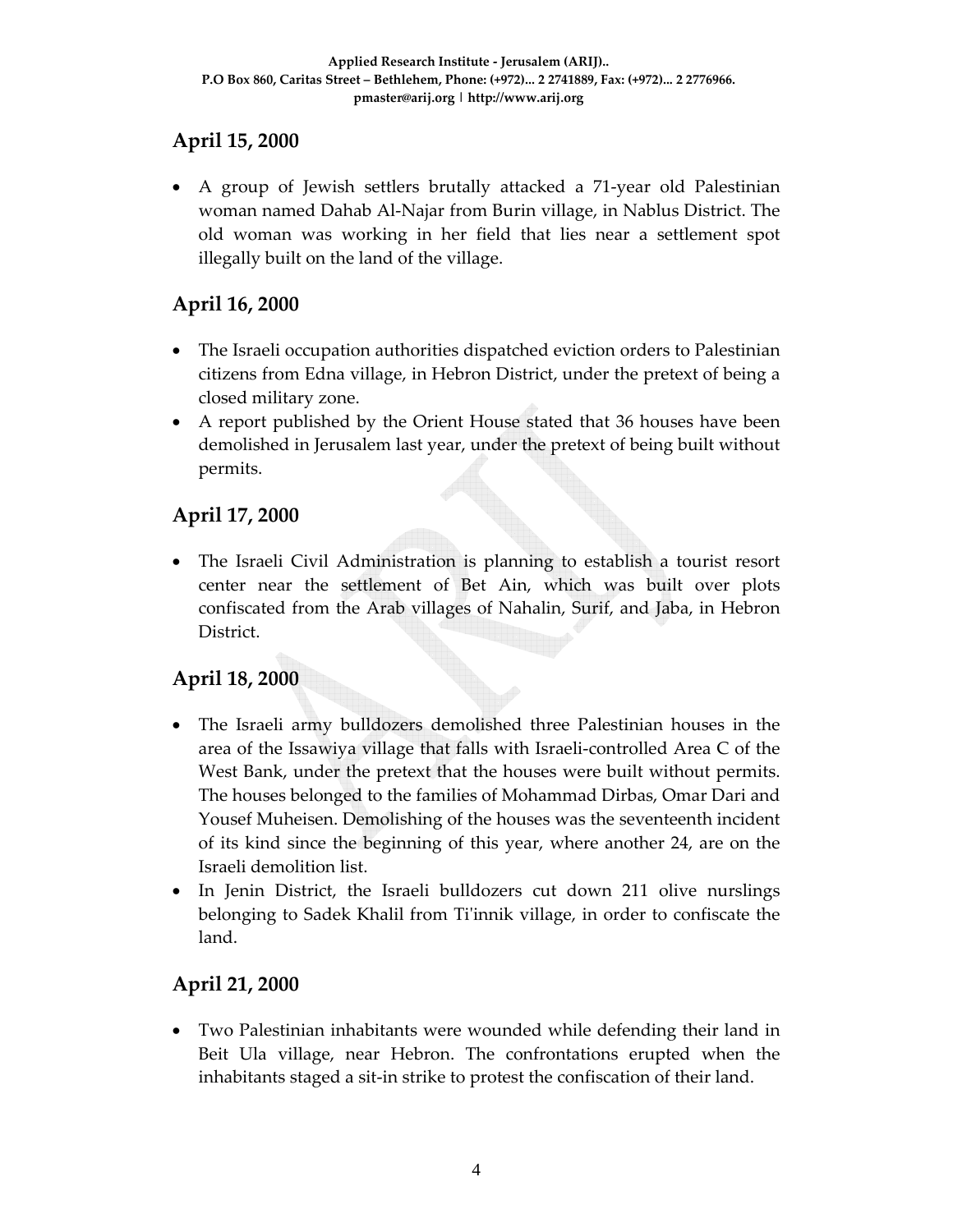## **April 23, 2000**

• Just after a week of the demolition action near the village of Issawiya, east of Jerusalem, the Israeli occupation forces destroyed another six houses, dismantled approximately 48 tents, and a water reservoir, under the pretext that the houses were built without permits.

# **April 24, 2000**

• An article appeared in *Al*-*Quds* daily stating that the settlers of Yizhar demolished several pen sheds owned by Palestinian inhabitants from ʹUrif and 'Einabus villages, near Nablus, and stole tens of heads of sheep.

### **April 28, 2000**

• PM Ehud Barak has reportedly given the green light for a new settlement campaign to confiscate more Palestinian land and to build a new Jewish settlement in Ma'ale Adumim settlement, east of Jerusalem, by constructing 174 new settlement ‐housing units.

## **April 29, 2000**

- According to the Palestinian land Defense Committee, from Tel Rumeida attempted to seize a piece of land belonging to the family of Abu Haikal, in Hebron District.
- The Israeli authorities sent notices to uproot dozens of olive nurslings belonging to the villagers of Issawiya, near Jerusalem, in an attempt to expand the nearby settlement.

| <b>District</b>  | Land                                | Land | <b>Uprooted Houses</b> |                          | <b>Threatened</b> |
|------------------|-------------------------------------|------|------------------------|--------------------------|-------------------|
|                  | <b>Confiscated Threatened Trees</b> |      |                        | <b>Demolished Houses</b> |                   |
| Jerusalem        | 658                                 | 28   |                        |                          |                   |
| Hebron           | 50                                  |      |                        |                          |                   |
| <b>Bethlehem</b> | 265                                 | 150  |                        |                          |                   |
| Jenin            |                                     |      | 211                    |                          |                   |
| <b>Total</b>     | 973                                 | 178  | 211                    | q                        |                   |

The Monthly review report gives a list of the Israeli Violations in the Occupied Palestinian Territory which are based on reports provided by field workers and\or by one or more of the following news sources: Al‐Ayyam daily newspaper, Al‐Quds daily newspaper, Palestinian National Information